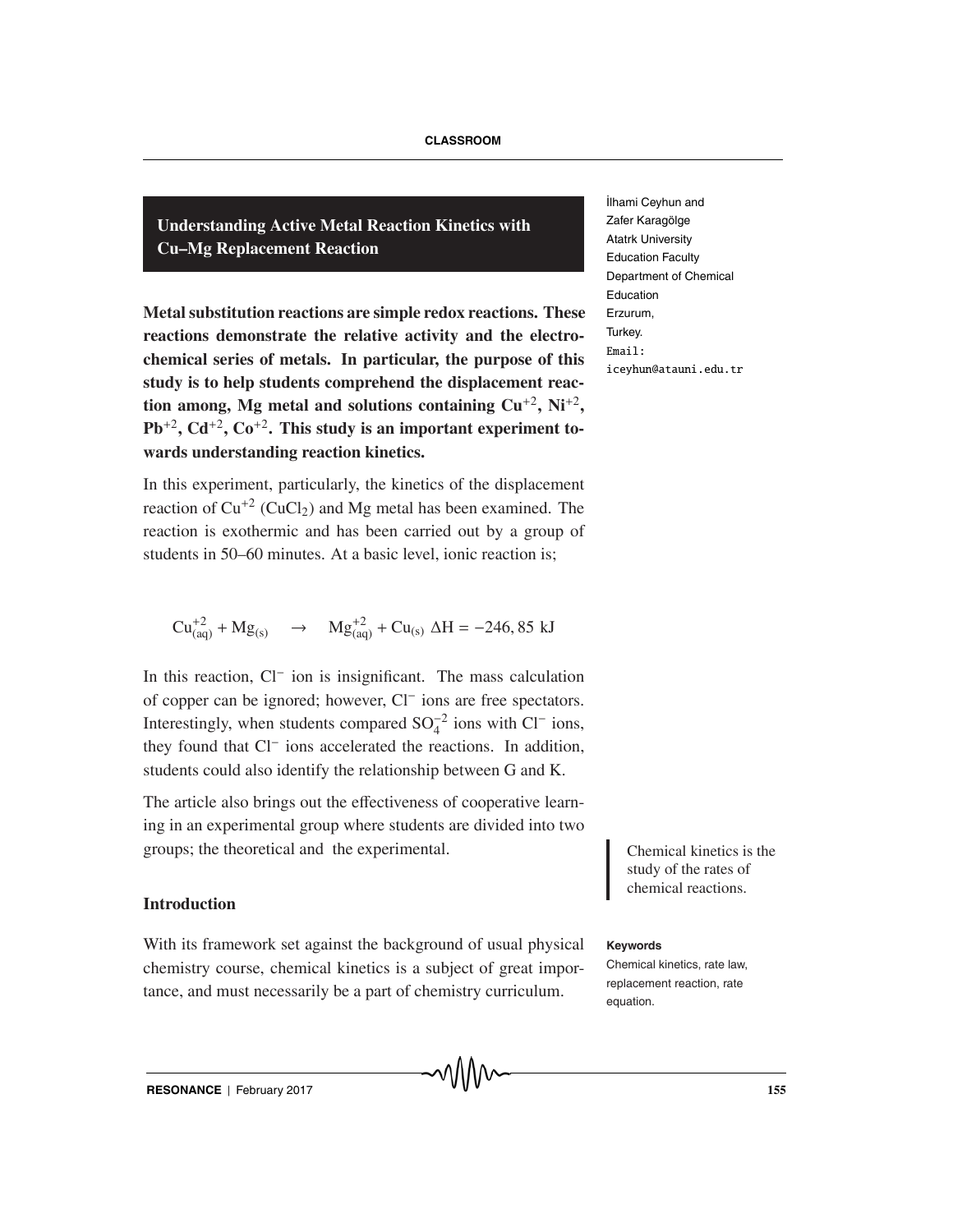factors control how fast a reaction will occur. Investigation of these factors provide clues to the ways in which reactants are transformed into products in chemical reactions and helps in understanding their mechanism.

A small number of The chemical kinetics laboratory discussion worksheet presented here is a one-hour ready-made exercise designed to further student's understanding of chemical kinetics [1]. This discussion is suitable for pre-college and college students to help connect the macroscopic view of chemical kinetics to the particle-level – an important step that needs to be incorporated in introductory chemistry courses [2, 3].

> Chemical kinetics is the study of the rates of chemical reactions. A small number of factors control how fast a reaction will occur. Investigation of these factors provide clues to the ways in which reactants are transformed into products in chemical reactions and helps in understanding their mechanism.

> Magnesium is the lightest among today's construction metals and it is used as a low-density, material. Magnesium was discovered in England in 1755 by Joseph Black, but was first isolated in its pure form by Humphrey Davey in 1808 from a mixture of MgO (magnesia) and HgO.

> Magnesium is abundant in seawater (0.127%). The reaction between CaO and seawater produces hydroxide ions  $(CaO + H<sub>2</sub>O)$  $\rightarrow$  Ca<sup>+2</sup> + 2OH<sup>-</sup>). These hydroxide ions then react with magnesium ions to produce magnesium hydroxide (Mg<sup>+2</sup> + 2OH<sup>-</sup>  $\rightarrow$  Mg(OH)<sub>2</sub>). The reaction between Mg(OH)<sub>2</sub> and HCl gives  $MgCl<sub>2</sub>$  and H<sub>2</sub>O. The electrolysis of hot melted MgCl<sub>2</sub> produces magnesium metal ( $Mg(s)$ ) in the cathode and chlorine ( $Cl_{2(g)}$ ) in the anode, respectively [4–7].

**Cathode:**  $Mg^{+2} + 2e^{-} \rightarrow Mg(s)$ 

Anode:  $2Cl^-$  →  $Cl_{2(g)}$  +  $2e^-$ 

MgO is formed when magnesium comes in contact with air. Under acidic (pH  $\leq$  4) and basic (pH $\geq$  9) conditions, the oxide layer is broken and its corrosion accelerates. Magnesium corrodes rapidly in presence of water, and hence pure magnesium is rarely used in engineering applications. Magnesium also plays a crucial role in biological systems and reduce nervous system hypersensitivity by producing a calming effect.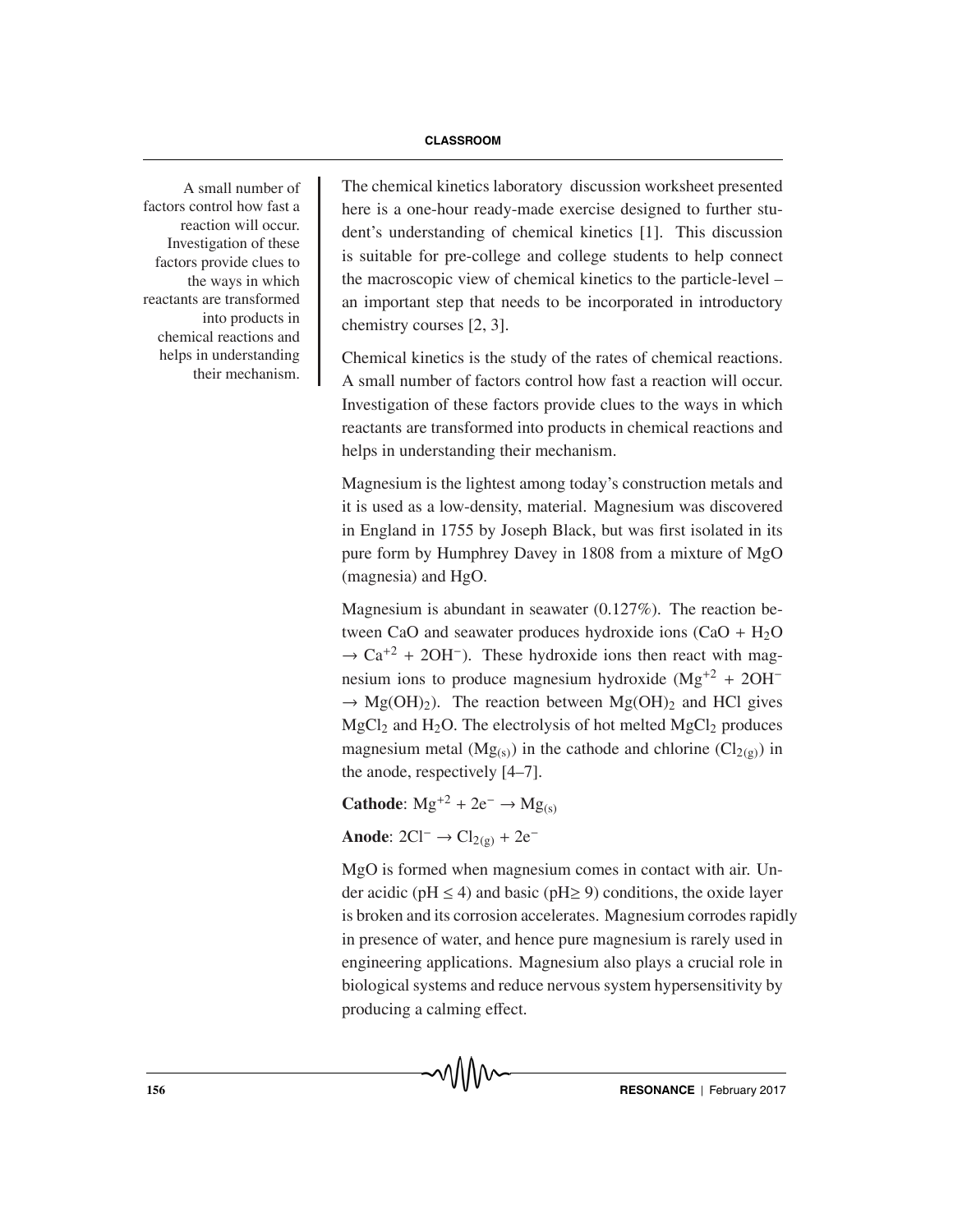| $Mg_{(s)}+$ | <b>Solution</b>                   | E(volt) | <b>Speed</b> |
|-------------|-----------------------------------|---------|--------------|
|             | CuSO <sub>4</sub>                 | 2.70    | fast         |
|             | CuCl <sub>2</sub>                 | 2.70    | fast         |
|             | PbCl <sub>2</sub>                 | 2.23    | fast         |
|             | Pb(NO <sub>3</sub> ) <sub>2</sub> | 2.23    | fast         |
|             | NiSO <sub>4</sub>                 | 2.11    | fast         |
|             | CoSO <sub>4</sub>                 | 2.08    | slow         |
|             | CdBr <sub>2</sub>                 | 1.96    | slow         |

**Table 1.** The exchange rates of oxidation reactions.

# **Kinetics of Cu**<sup>+</sup><sup>2</sup>**– Mg Reaction**

Student groups have investigated the kinetics of the reaction solutions in the presence and absence of Cl− ions [8]. These reactions are more complex than first order homogeneous reactions [9].

In order to set up the reaction, Mg ribbon wrapped on a rotating disc was used. This ribbon prevents the contact of the disc with the solution (*Figure* 1) [10–12].

The mechanism of this reaction involves three steps:



**Figure 1.** Experimental setup.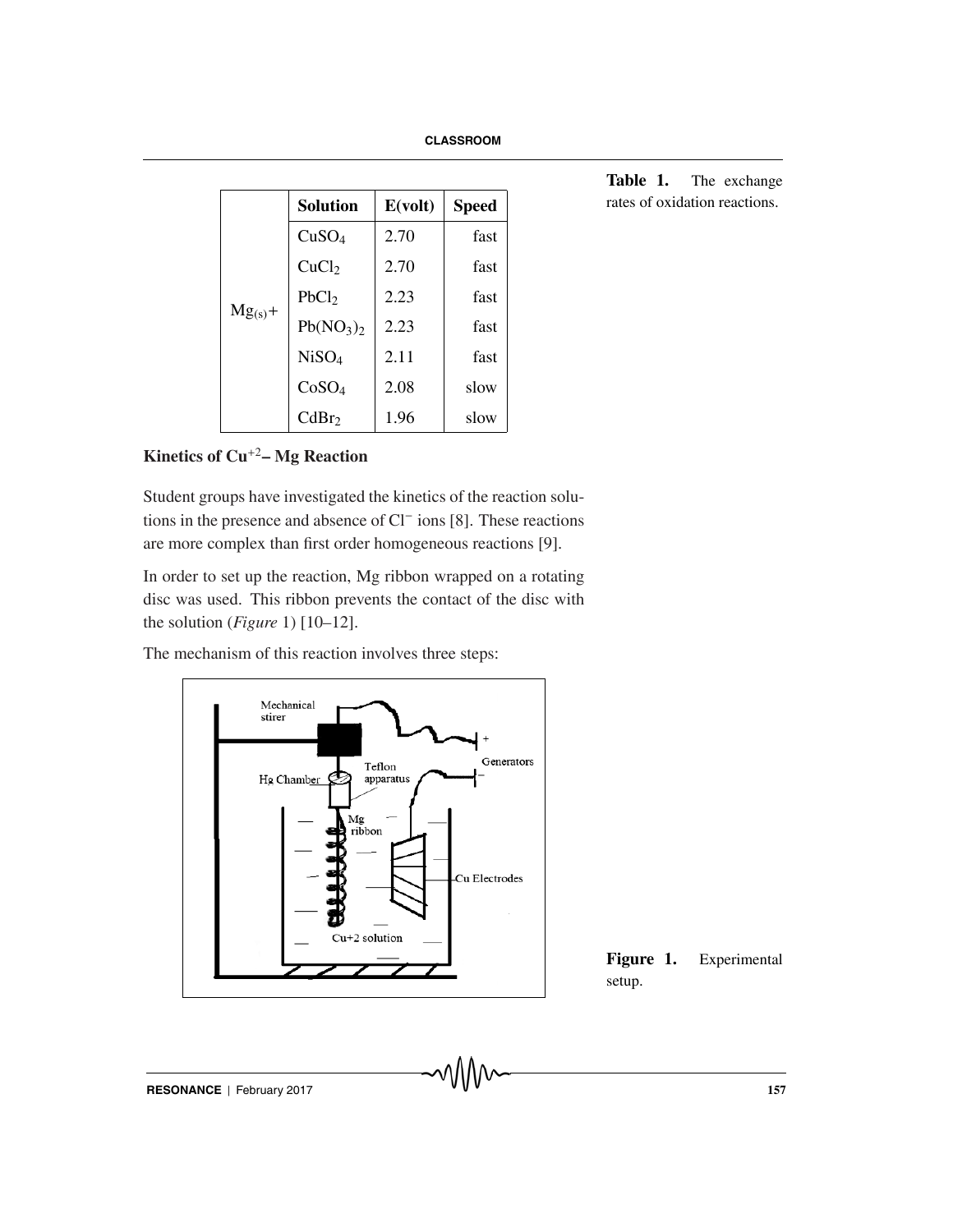- 1. Diffusion of  $Cu^{+2}$  to the Mg surface (mass transfer and adsorption of  $Cu^{+2}$  ions).
- 2. Electron transfer from Mg to  $Cu^{+2}$  (surface reaction).
- 3. Desorption of  $Mg^{+2}$  ions, and diffusion of  $Mg^{+2}$  ions away from the surface.

Generally, step 1 and step 2 are considered the rate determining steps.

### **Reaction of Mg Metal with the Solution**

Processes that must take place before copper deposition include oxide dissolution, copper nucleation on the surface, and an increase in the surface roughness, which are all dependent on the surface area of Mg. These processes cause the reaction to have an induction time during which reaction of Mg is slow.

The integrated rate equation [13] for this reaction is,

$$
\ln \frac{[\text{Cu}^{+2}]_0}{[\text{Cu}^{+2}]} = \left(k \frac{x}{v}\right) \{t - t_{\text{ind}}(1 - \theta_0)[1 - \exp(-t/t_{\text{ind}})]\}.
$$

In the integrated rate equation, *X* is the surface area of Mg,  $\theta_0$ is the bare surface that is not a function of Mg content of MgO,  $[Cu^{+2}]_0$  is the Cu concentration of the first solution; *V* is the volume of Cu solution, and *t*ind is the induction time. When *t* is large,  $[1-exp(-t/t_{ind})]$  approaches one, and the best fit to experimental data assumes  $\theta_0 = 0$ .

$$
\ln \frac{[Cu^{+2}]_0}{[Cu^{+2}]} = \left(k \frac{x}{v}\right) \{t - t_{\text{ind}}\}.
$$

The obtained data is plotted between  $\ln \frac{[Cu^{+2}]_0}{[Cu^{+2}]_0}$  and *t* and a line is obtained. The *x*-axis of the rectangle is fixed at the point  $t_{\text{ind}}$  and  $k\frac{X}{V}$  is calculated from the slope.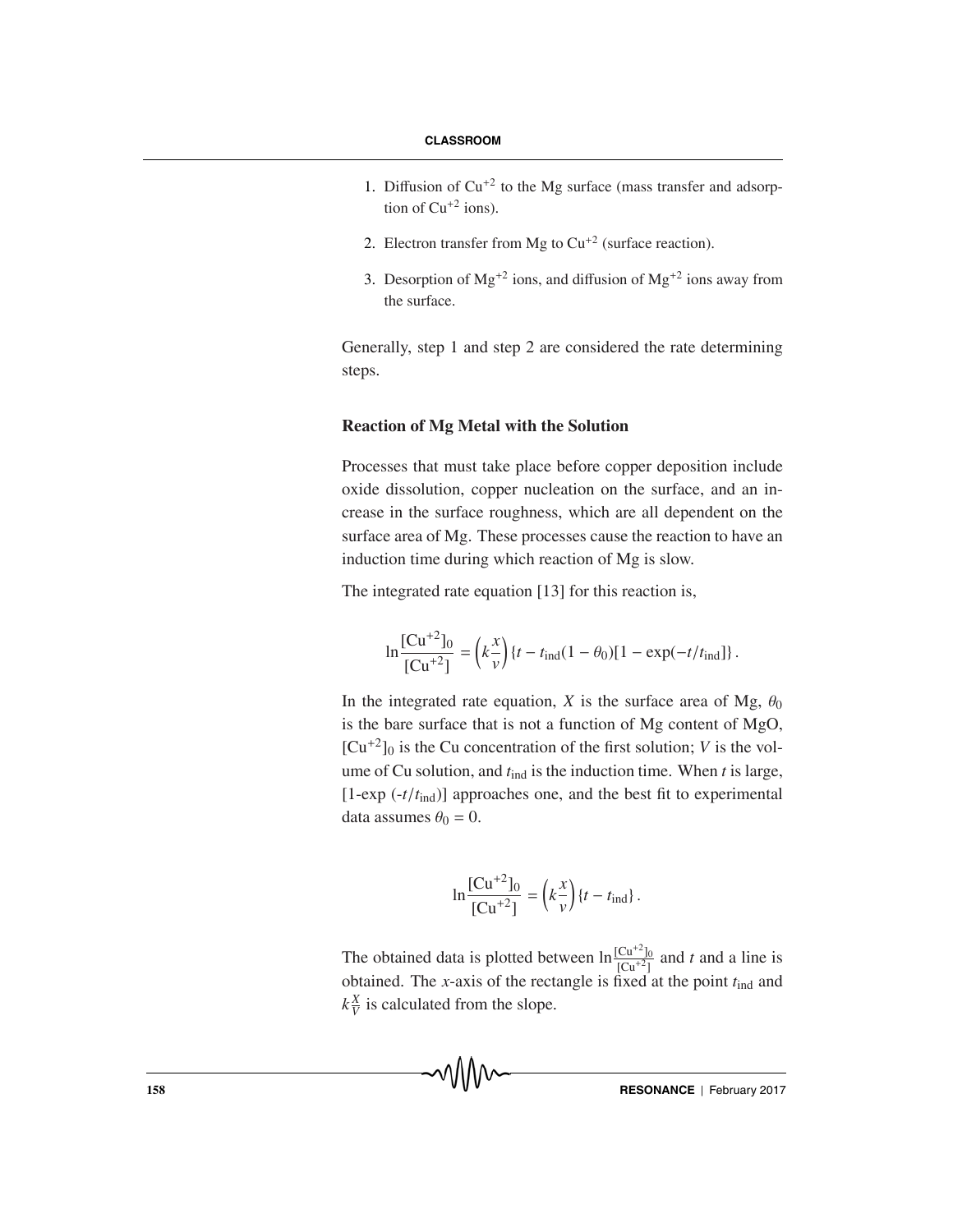| $Mg_{(s)}^{+2}$ | <b>Solution</b>               | $\wedge$ G | <b>Reaction</b> | ↑ rate increases |
|-----------------|-------------------------------|------------|-----------------|------------------|
|                 | $\gamma_{11}+2$               | $-2.70$ nF | fast            |                  |
|                 | $Pb^{+2}$<br>Ni <sup>+2</sup> | $-2.23$ nF | fast            |                  |
|                 |                               | $-2.11$ nF | fast            |                  |
|                 | $\overline{\text{Co}^{+2}}$   | $-2.08$ nF | slow            |                  |
|                 | $\overline{C}$ <sup>+2</sup>  | $-1.96$ nF | slow            |                  |

**Table 2.** Change in Δ G and reaction rate of each reaction.

# **Experimental Part**

In order to teach the concept of chemical kinetics, the class was first divided into two groups. While the first group was taught the theoretical aspects, the second group was introduced to experimental activities. A week later, comprehension levels were determined through interactive questions and quiz. Low comprehension levels (around 40%) were observed. Further, 12 students were divided into four groups of three each, and test sheets were provided.

Pure water was used for all the solutions in the experiments. 100 ml 0.20 M CuCl<sub>2</sub>.2H2O, CuSO<sub>4</sub>.5H<sub>2</sub>O, PbCl<sub>2</sub>, NiSO<sub>4</sub>, CoSO<sub>4</sub>, and CdBr<sub>2</sub> solutions were used for the experiment. As shown in *Figure* 1, Mg strips with a thickness of 0.15 – 0.30 mm and width of 3 mm were wrapped on a steel bar which acts as the anode and pure Cu metal was used as the cathode. Both were immersed in  $Cu^{+2}$  solution [14].

 $Mg_{(s)} + Cu_{(aq)}^{+2} \rightarrow Mg_{(aq)}^{+2} + Cu_{(s)}$ . By the reaction,  $\Delta G = -nFE$ ,  $\Delta G = -2 \times 96500$  coulumb  $\times 2.7$  volts = -521.100 kJ. So there is a spontaneously occurring reaction. The reaction is very fast  $(E_{cell} = 2.70$  volts). According to the obtained data, the reaction rate increases as −Δ G increases in spontaneous reactions (*Tables*  $1-3$ ).

At specific time intervals, the reaction was stopped, and the electrode was dried to find the amount of substance collected at the cathode. This weighing was done at 20-minute intervals. Then the reaction was terminated. As shown in *Figure* 2, a graph is obtained between  $CuCl<sub>2</sub>$  and the amount of Mg added. The rate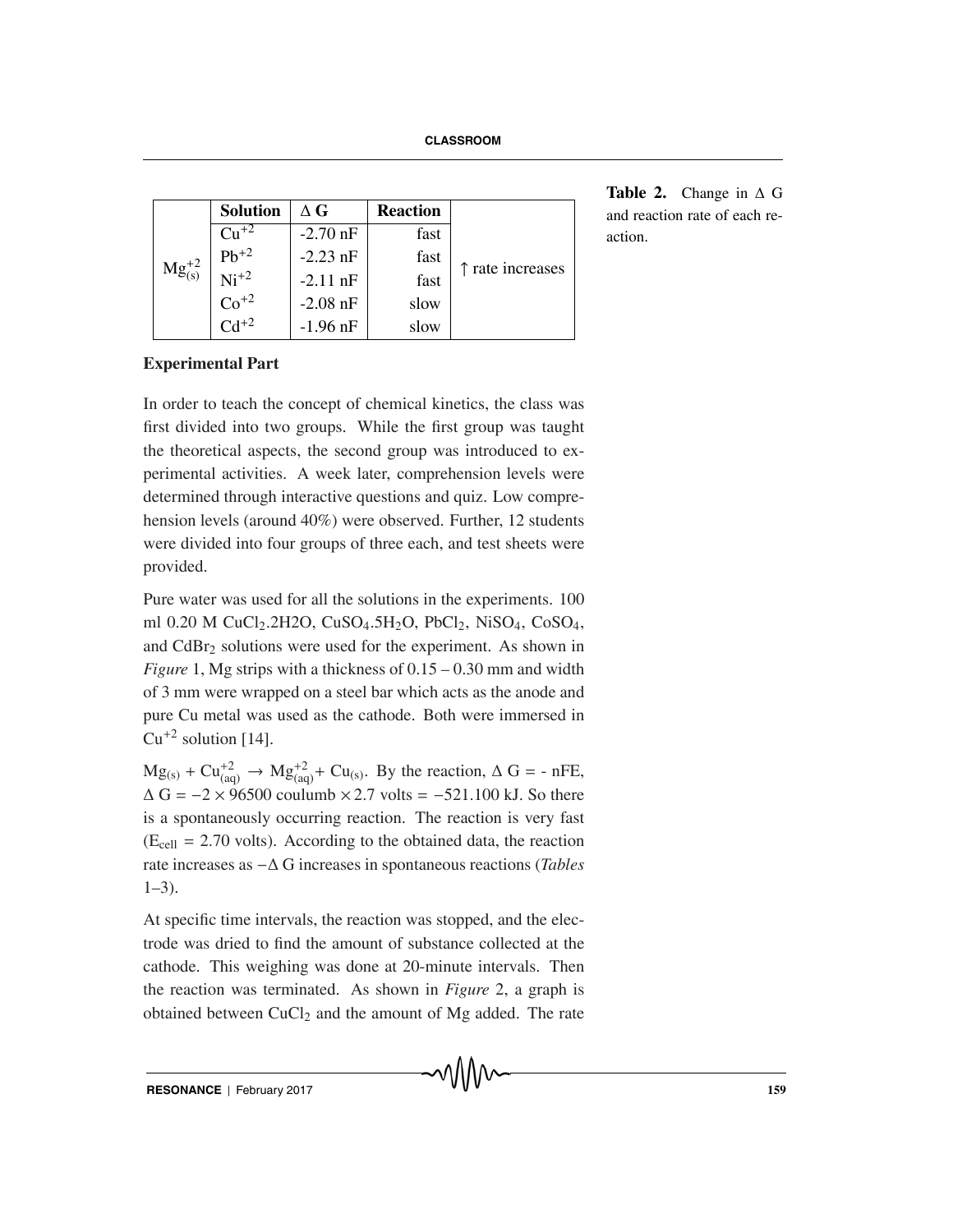



constant 'K' can be determined from this graph with  $K = 0.13$ cm/sec and t<sub>initial</sub>= 1.22 sec. The same process was repeated using CuBr<sub>2</sub> and Mg, where K = 0.106 cm/sec and  $t<sub>initial</sub> = 1.87$ sec. This results show that CuBr<sub>2</sub> shows a slower reaction rate than CuCl<sub>2</sub>.

However, when repeated with  $CuSO<sub>4</sub>$ , it is seen that  $SO<sub>4</sub>$  slows down the reaction further. Here K =  $4.7 \times 10^{-4}$  cm/sec and induction time is 7.91 sec (*Figure* 3) [15]. These experimental values are average values of the four groups.

| <b>Reaction</b>  | $\Delta G$ (kJ) | K                     |
|------------------|-----------------|-----------------------|
| $Mg_k + Cu^{+3}$ | 521.100         | $2.79 \times 10^{91}$ |
| $Mg_k + Pb^{+3}$ | 430.390         | $3.37 \times 10^{75}$ |
| $Mg_k + Ni^{+2}$ | 407.200         | $2.87 \times 10^{71}$ |
| $Mg_k + Co^{+2}$ | 401.440         | $2.75 \times 10^{70}$ |
| $Mg_k + Cd^{+2}$ | 378.280         | $2.41 \times 10^{66}$ |

**Table 3.** Change in  $\Delta$  G and K of each reaction.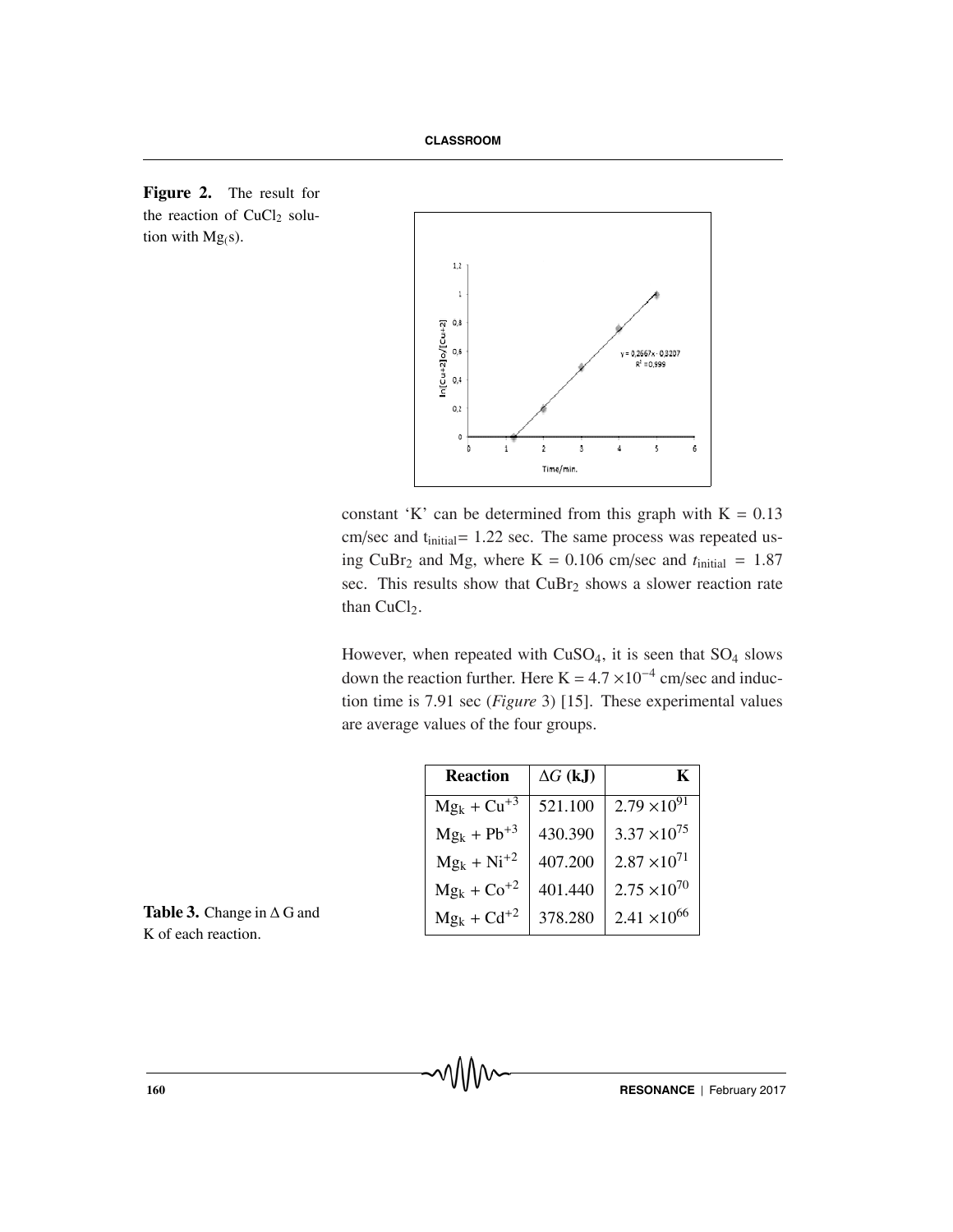

**Figure 3.** The result for the reaction of CuSO4 solution with  $Mg_{(s)}$ .

## **Results and Discussions**

This kinetic model of  $Cu_{(aq)}^{+2}$  reaction was developed with rotating Mg disk [16, 17]. In this simple system, high Cl− concentration and high ionic strength of the environment (such as sea water  $([Cl^-] =$  from 0.50 to 0.55 M) is applied [18].

 $Cu^{+2}$  – Mg exchange reaction is accelerated by Cl<sup>−</sup> and Br<sup>−</sup>, while  $SO_4$ <sup>-2</sup> has been shown to slow down the reaction. Herewith, a more general term, the 'halide-acceleration effect', should be used instead of the 'chloride-acceleration effect' [8]. The rate determining step is achieved by increasing the transfer of electrons from the Mg to  $Cu^{+2}$ .

Following this, when interactive questions were asked to the students, better comprehension levels were observed (about 90%). It was seen that learning was more effective through experimenting and they understood the concept of chemical kinetics better . At the same time, students also understood the relationship between ΔG and K. As K grows, speed increases.

*Figures* 2 and 3 which charts the reaction with solutions containing the Cl<sup>−</sup> and SO<sub>4</sub> <sup>-2</sup> ions provide information on the speed of the reaction. The displacement reaction of Mg and  $Cu^{+2}$  ions has been influential towards understanding and learning chemical kinetics.